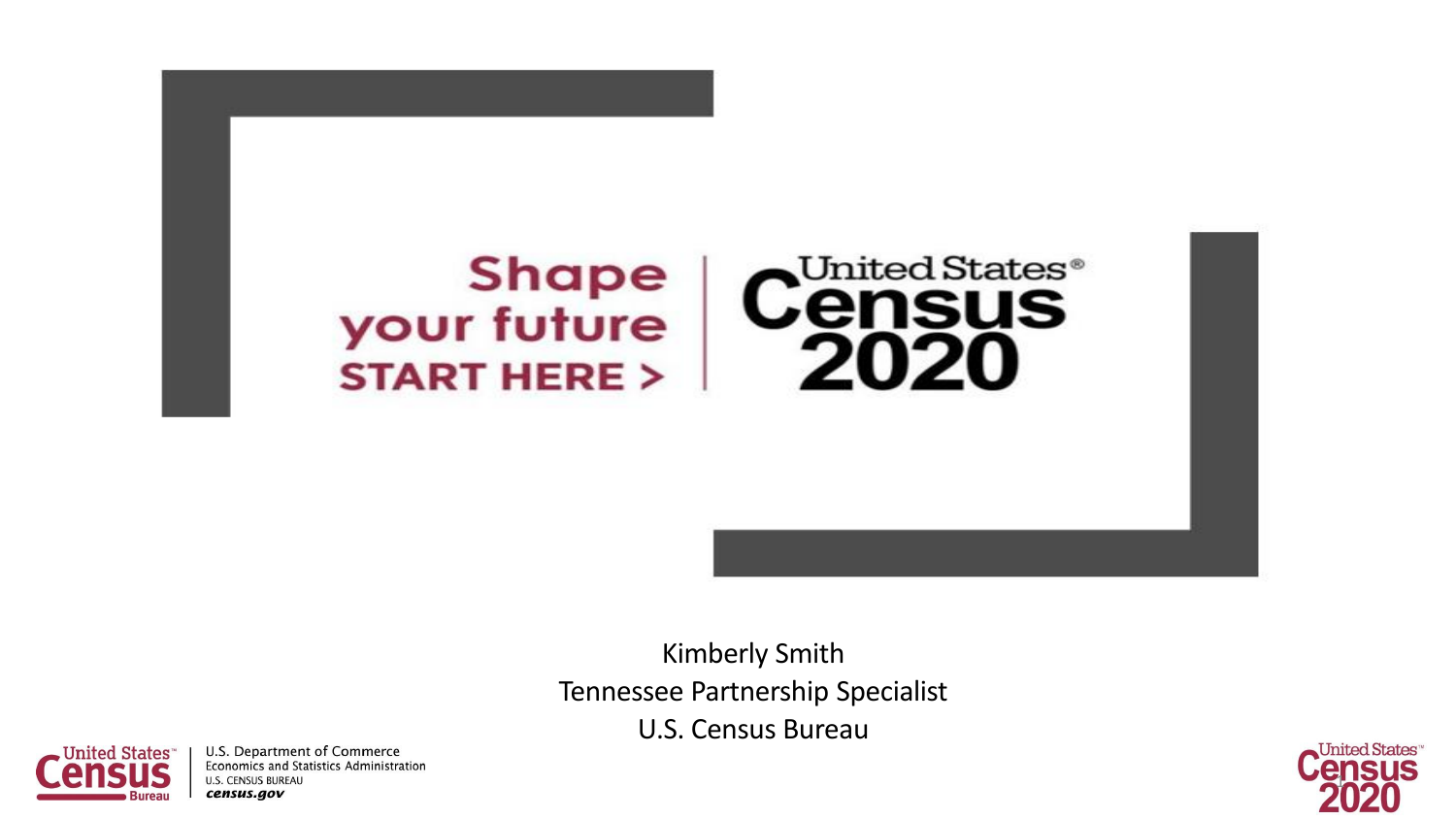#### **Mission:**

Serve as the leading source of the nation's data. We honor privacy, protect confidentiality, share our expertise globally, and conduct our work openly.

The U.S. Census Bureau conducts more than 100 surveys of households and business across the nation each year including:

- Economic Census
- Decennial Census
- Census of Governments
- Statistics of US Businesses
- American Community Survey

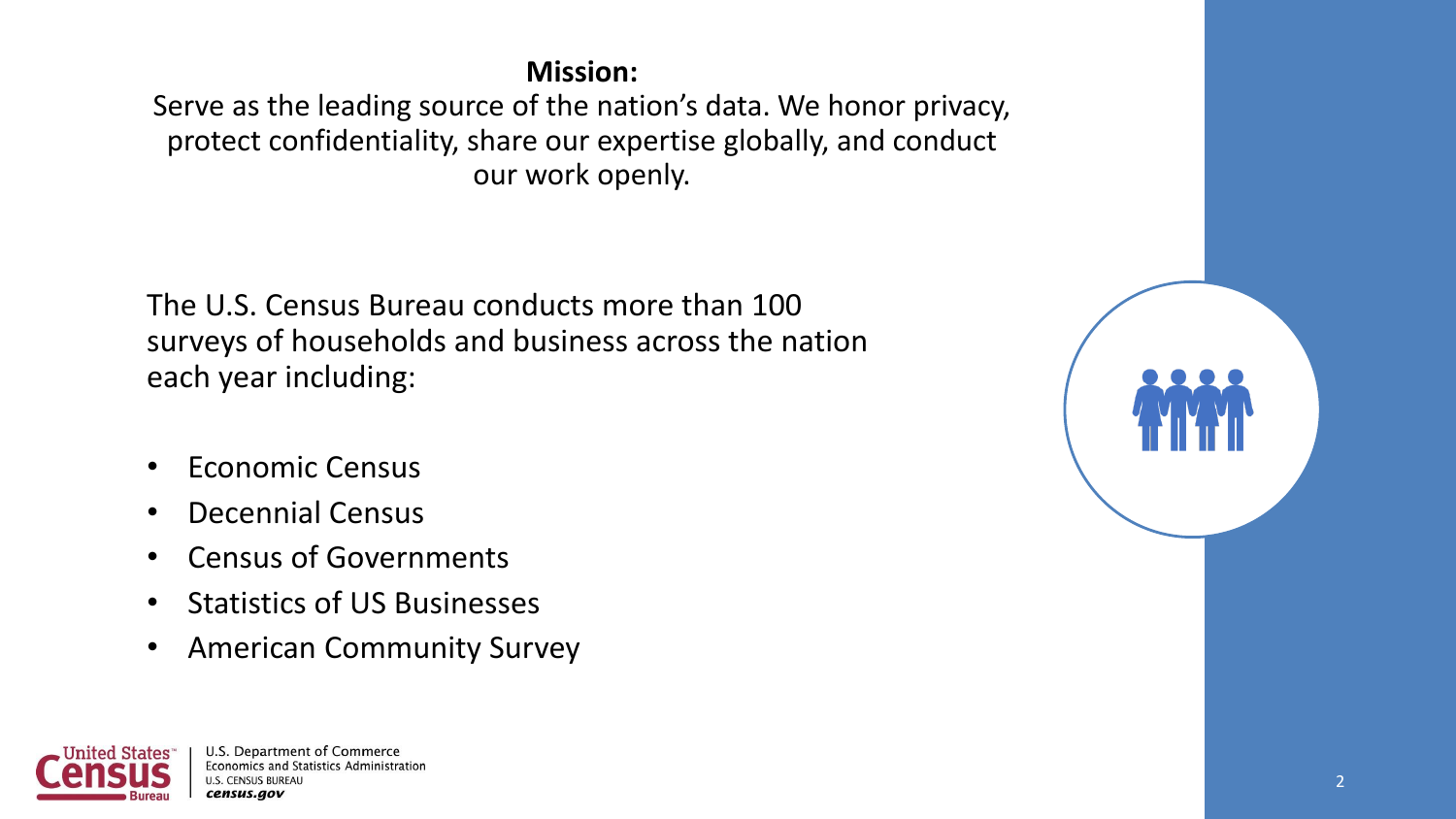

### **Partnership Program**

## **The 2020 Census is important for you and your community.**

The results help you understand how demographics—including income and education levels—and population size are changing in your area.

## Complete Count Committees

\*As a trusted voice, you have a critical role to play in reaching the communities you serve.

\* Local Government, Education, Business, Community Leaders.

By partnering with the Census Bureau, you serve as a 2020 Census ambassador.

Educate, Encourage, and Engage

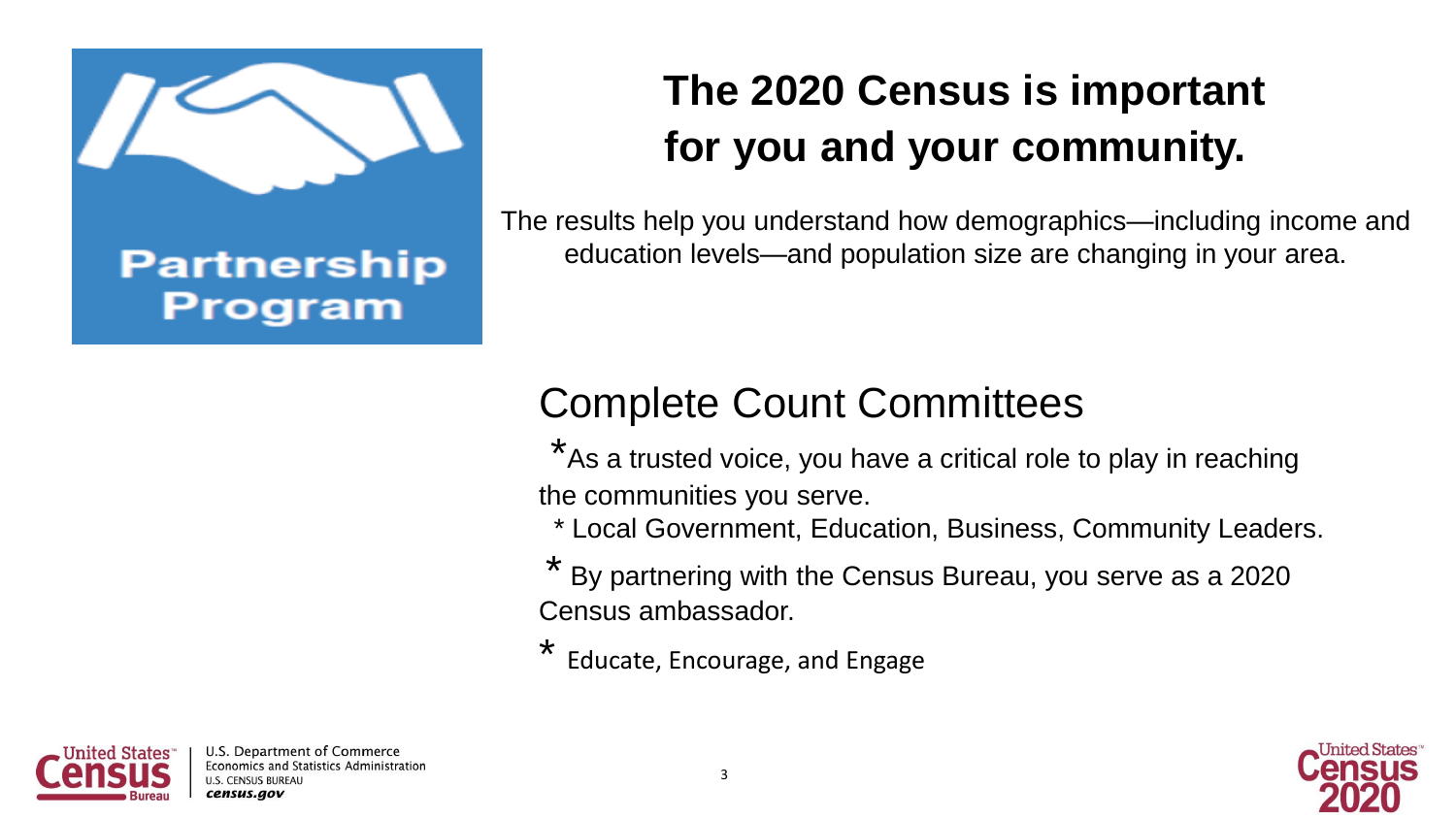## **Census Confidentiality**

- Answers to Census questions are protected by current law (Title 13 of the U.S. Code, Section 9) and are strictly confidential
- It is **illegal for the Census Bureau, or its employees, to share your personal information** with any other government agency—not law enforcement, IRS, Welfare, FBI, Immigration, etc.
- *Differential Data in a Digital age.*



U.S. Department of Commerce Economics and Statistics Administration **ILS. CENSUS BUREAU** census.aov

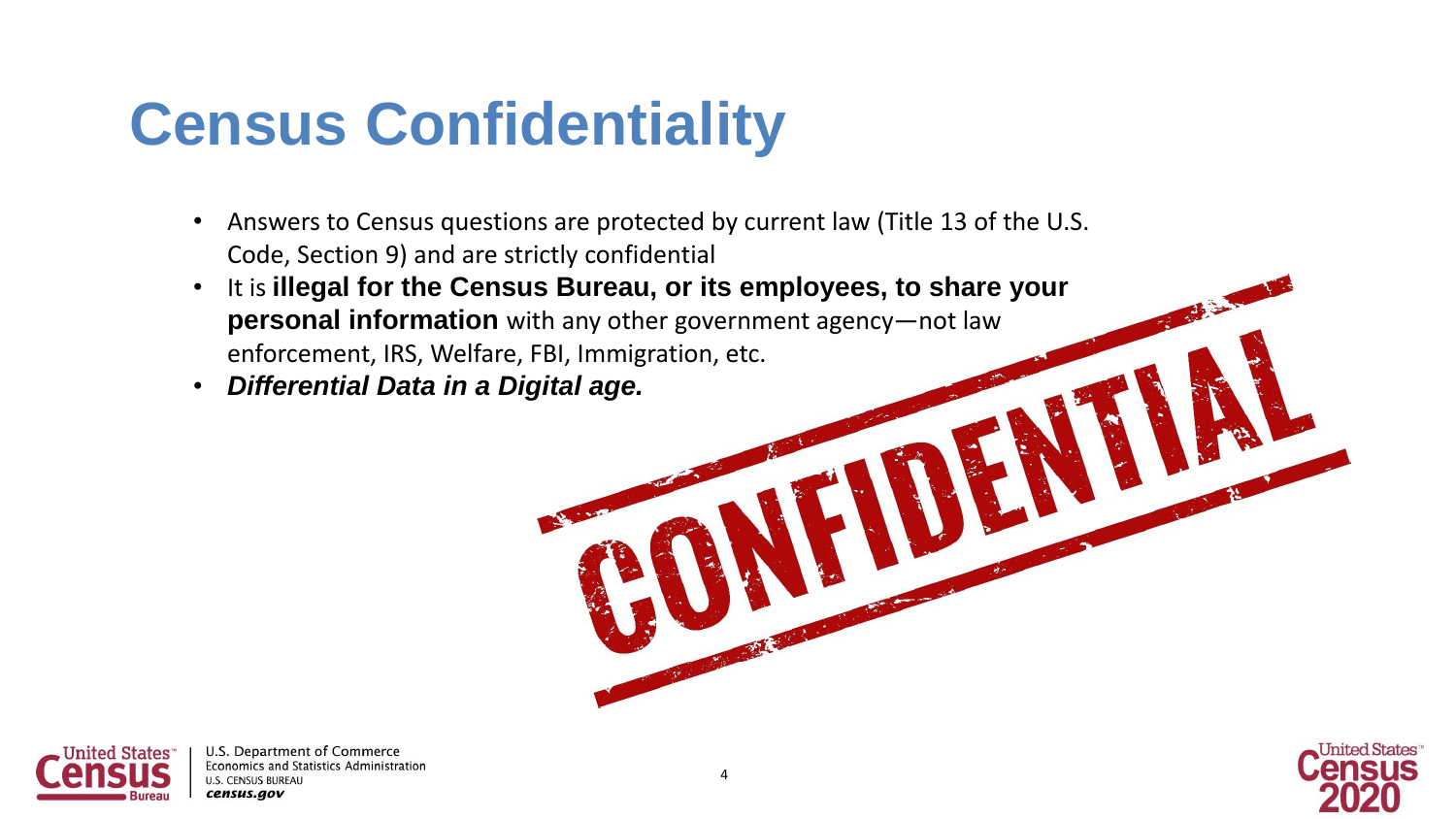## The 2020 Census

#### Count Everyone, Only Once, in the Right Place

#### The 2020 Census: A New Design for the 21st Century





U.S. Department of Commerce Economics and Statistics Administration **U.S. CENSUS BUREAU** census.gov

5

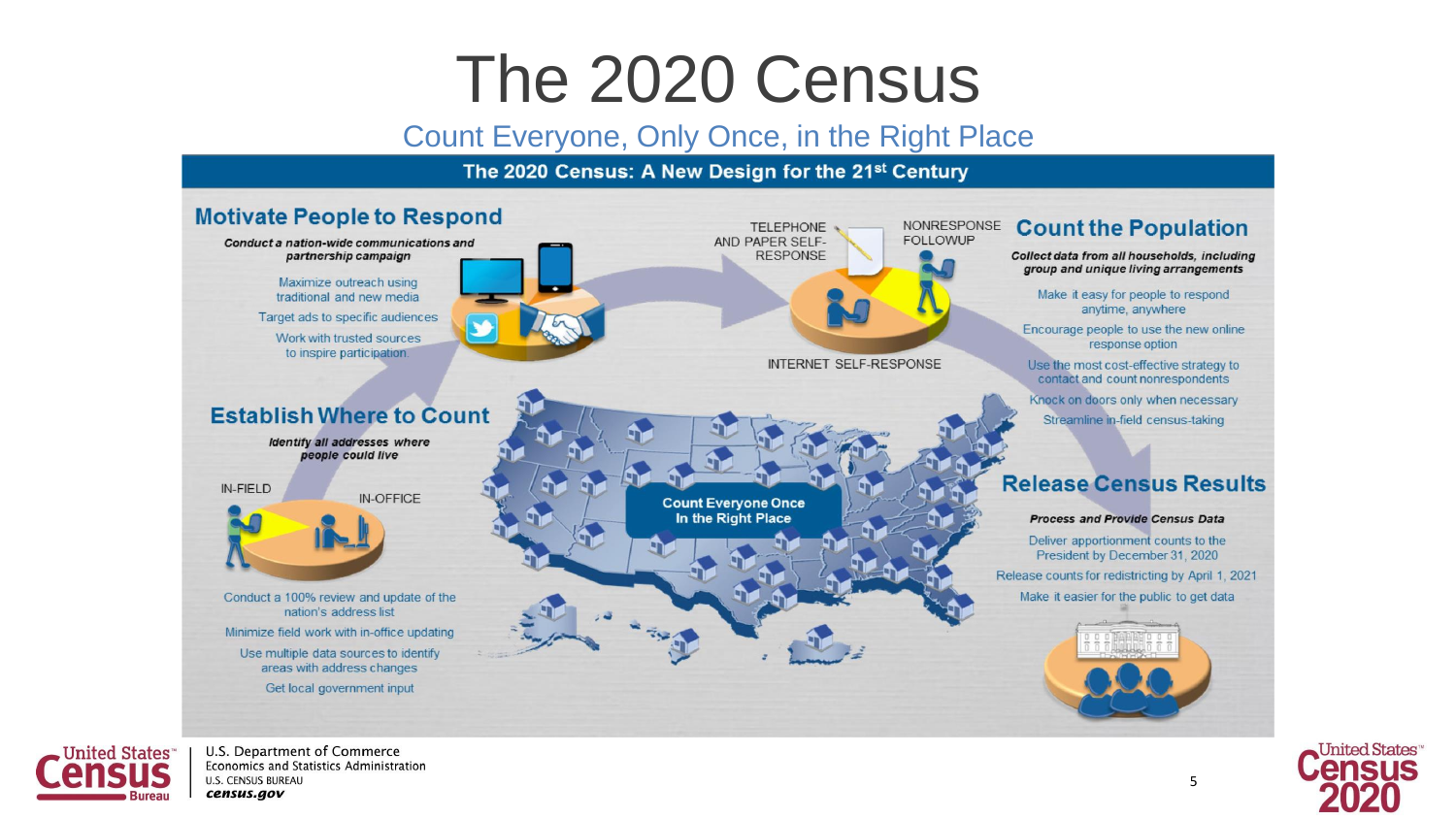### Key dates of the 2020 Census Operational Timeline